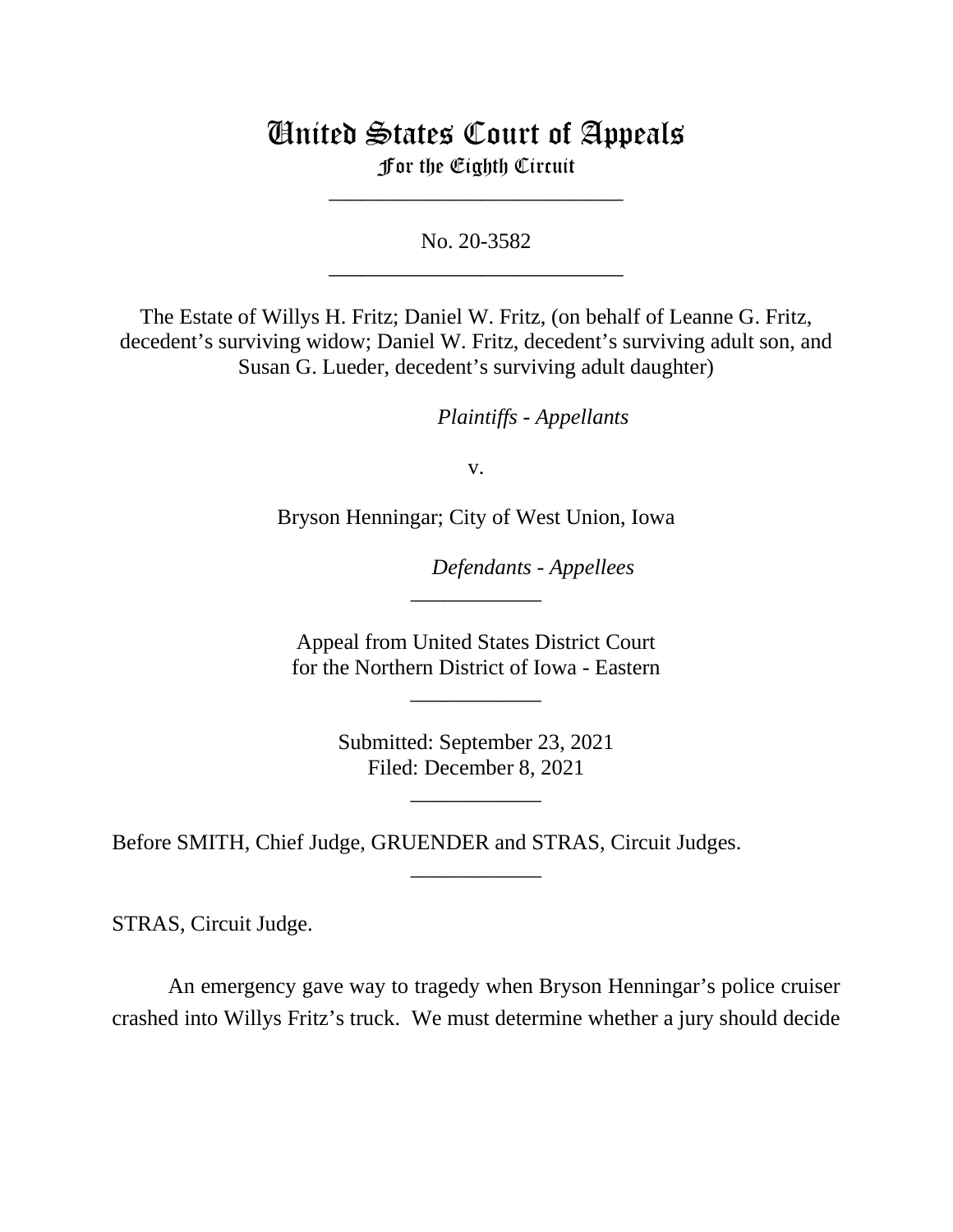whether Henningar drove recklessly that day, or whether, as the district court<sup>1</sup> concluded, he was entitled to summary judgment. We affirm.

I.

Before the accident, Henningar spoke to the manager of a nearby apartment complex, who reported a "fight in progress" between two tenants. After the call ended, Henningar left his house, activated his emergency lights, and headed down a two-lane Iowa highway toward the complex. Just moments later, with other vehicles already pulled over to the side of the road, he accelerated from 47 to 60 miles per hour as he crossed a four-way intersection.

On the other side of the intersection, just 270 feet away, was Fritz's truck, which was idling at a stop sign. As Henningar's police cruiser approached, the truck pulled out into the highway and tried to cross. The result was a violent broadside collision that led to Fritz's death.

Fritz's estate sued Henningar and the city of West Union in state court on several theories, including recklessness, *see* Iowa Code § 321.231, and a violation of Fritz's civil rights, *see* 42 U.S.C. § 1983. After the case was removed, the district court granted the defendants' motion for summary judgment.

II.

We review the decision to grant summary judgment de novo. *See McCuen v. Polk Cnty., Iowa*, 893 F.2d 172, 173 (8th Cir. 1990). "Summary judgment is appropriate when the evidence, viewed in [the] light most favorable to the nonmoving party, shows no genuine issue of material fact exists and the moving

<span id="page-1-0"></span><sup>&</sup>lt;sup>1</sup>The Honorable Leonard T. Strand, Chief Judge, United States District Judge for the Northern District of Iowa.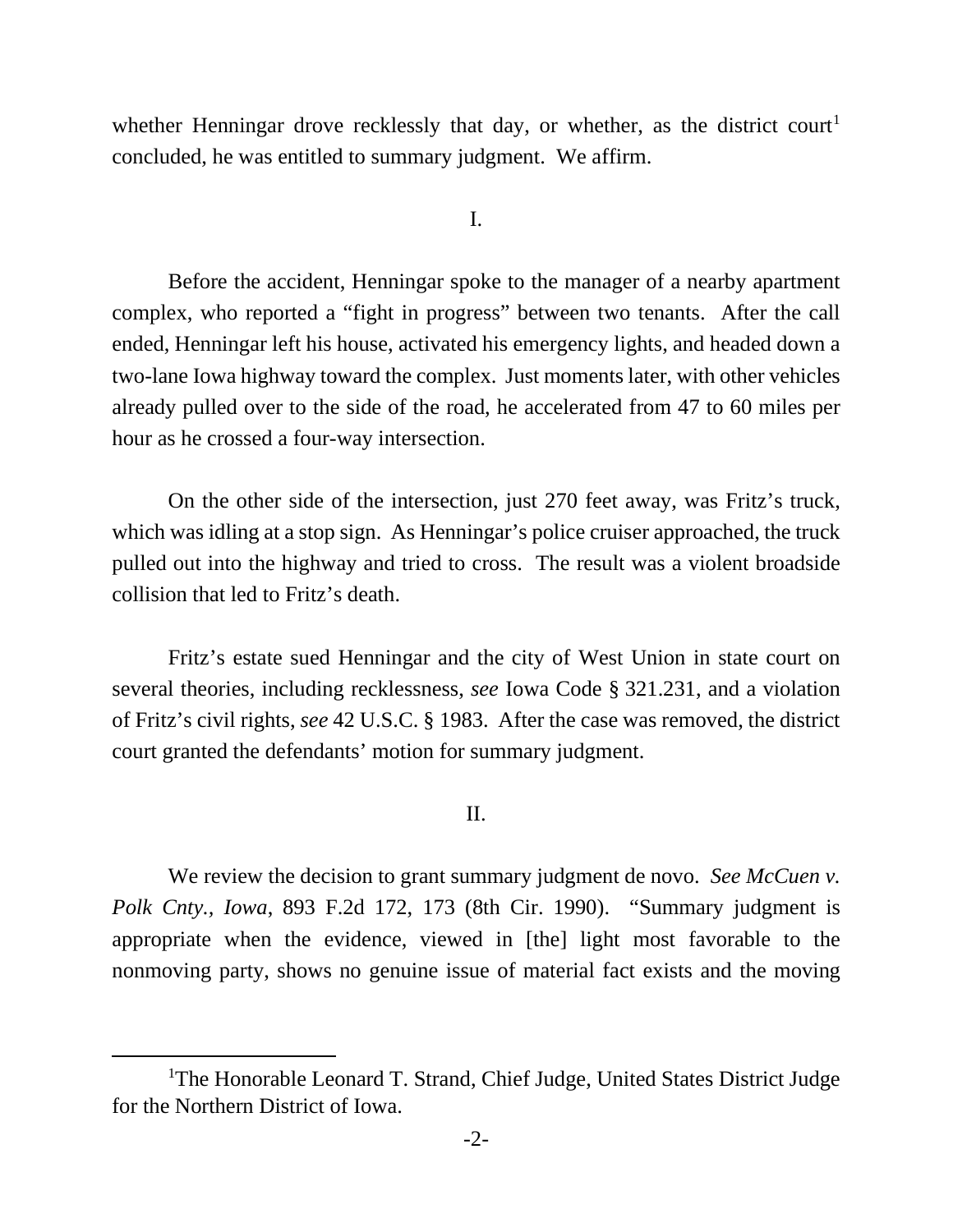party is entitled to judgment as a matter of law." *Bharadwaj v. Mid Dakota Clinic*, 954 F.3d 1130, 1134 (8th Cir. 2020) (citation omitted).

## A.

In Iowa, special rules apply to the operators of emergency vehicles. *See* Iowa Code § 321.231. While responding to "emergency call[s]," they can "[p]roceed past a red [light] or stop sign[] . . . after slowing down" and can "[e]xceed the maximum speed limits" if it "does not endanger life or property." *Id.* § 321.231(1), (3)(a)–(b). Certain traffic laws are relaxed, in other words, when a police officer like Henningar is responding to an "emergency." *Id.* § 321.231(1).

This so-called "privilege," however, has its limits. For one thing, traffic laws are relaxed only when an "audible" or "visual signaling device" is used, such as flashing lights or a siren. *Id.* § 321.231(4). Even then, Iowa law does not "relieve the driver . . . from the duty to drive . . . with due regard for the safety of" others. *Id.* § 321.231(5). And perhaps most importantly, it does not "protect the driver . . . from the consequences of the driver's . . . *reckless* disregard for the safety of others." *Id*. (emphasis added).

Hoping to take advantage of this narrow opening, Fritz's estate claims that Henningar's actions were reckless. *See Hoffert v. Luze*, 578 N.W.2d 681, 685 (Iowa 1998) (stating that the "legal standard of care" under Iowa Code § 321.231 is "recklessness"). But recklessness is a difficult standard to meet in Iowa. The estate must show that Henningar "intentionally [committed] an act of an unreasonable character in disregard of a risk known to or so obvious that he must be taken to have been aware of it." *Morris v. Leaf*, 534 N.W.2d 388, 391 (Iowa 1995). And even then, Henningar is only liable if the dangerous act was "so great as to make it highly probable that harm [would] follow." *Id.*

We agree with the district court that the evidence in this case does not even get past the first of these two steps. This conclusion follows from a case that the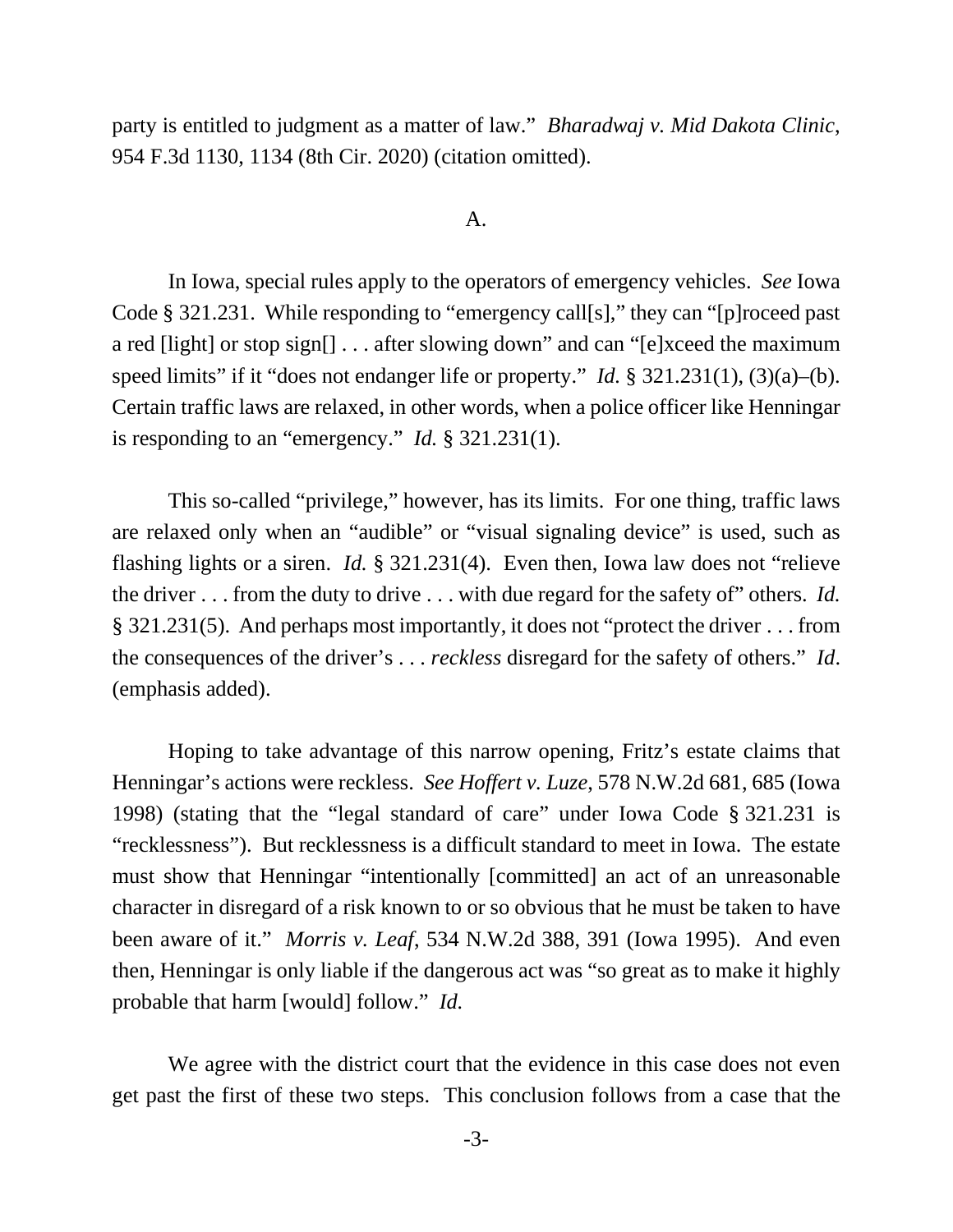Iowa Supreme Court decided nearly a quarter of a century ago. *See Bell v. Cmty. Ambulance Serv. Agency for N. Des Moines Cnty.*, 579 N.W.2d 330 (Iowa 1998). There, an ambulance responding to an emergency call approached an intersection with its lights and sirens activated. *Id*. at 334–35. From the driver's point of view, "[a]ll traffic was stopped and the intersection was clear." *Id.* at 335. Yet there too, when another vehicle tried to cross, the result was a massive broadside collision. *Id*.

At trial, the jury found that the ambulance driver had been reckless. *Id*. Relying on section 321.231, however, the trial court set aside the verdict, explaining that "[u]nder no stretch of the imagination [could] it be concluded that the driver of the ambulance was reckless." *Id.* at 338. "No danger" would have been "apparent," the court said, because "the road was straight," "[a]ll surrounding traffic had stopped," and witnesses "clearly saw or heard, or both saw and heard, the ambulance." *Id.* at 337. The Iowa Supreme Court agreed with the trial court's conclusion that, under these circumstances, the driver could not have known that someone else would attempt to cross "in front of" the ambulance. *Id*.

The emergency vehicle here is different, but the circumstances are almost identical. As Henningar's police cruiser approached the intersection, traffic had stopped, the road was straight, and the "lane ahead" was clear. *Id*. Multiple witnesses reported hearing a siren or seeing flashing lights. If the evidence was insufficient to establish the recklessness of the ambulance driver in *Bell*, then it follows that the evidence here cannot show that Henningar had "conscious knowledge of a dangerous situation" either. *Id.* Section 321.231, in other words, stands in the way of any state-law recovery for Fritz's estate.

## B.

The lack of any "meaningful argument," on the other hand, is what stands in the way of addressing the estate's federal civil-rights claim. *White v. Jackson*, 865 F.3d 1064, 1075 (8th Cir. 2017); *see also* 42 U.S.C. § 1983. Other than a few conclusory statements about how "the [district] court improperly entered summary